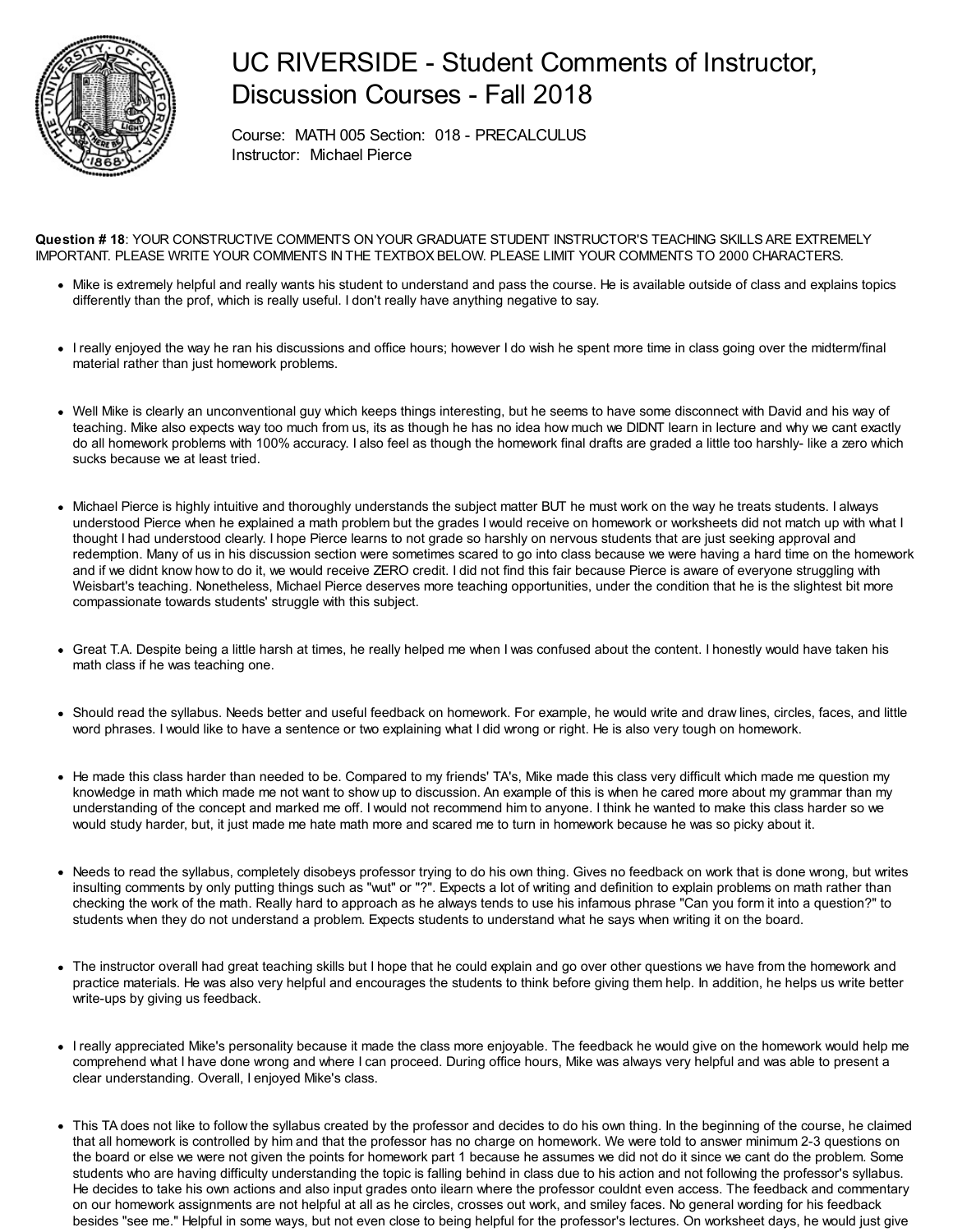the worksheet out for the students to do, walk around asking if we needed help. By the time class is over, some of us are still confused with this worksheet. I have seen other TA go over the whole worksheet in class and the students were satisfied and able to teach me the worksheet after.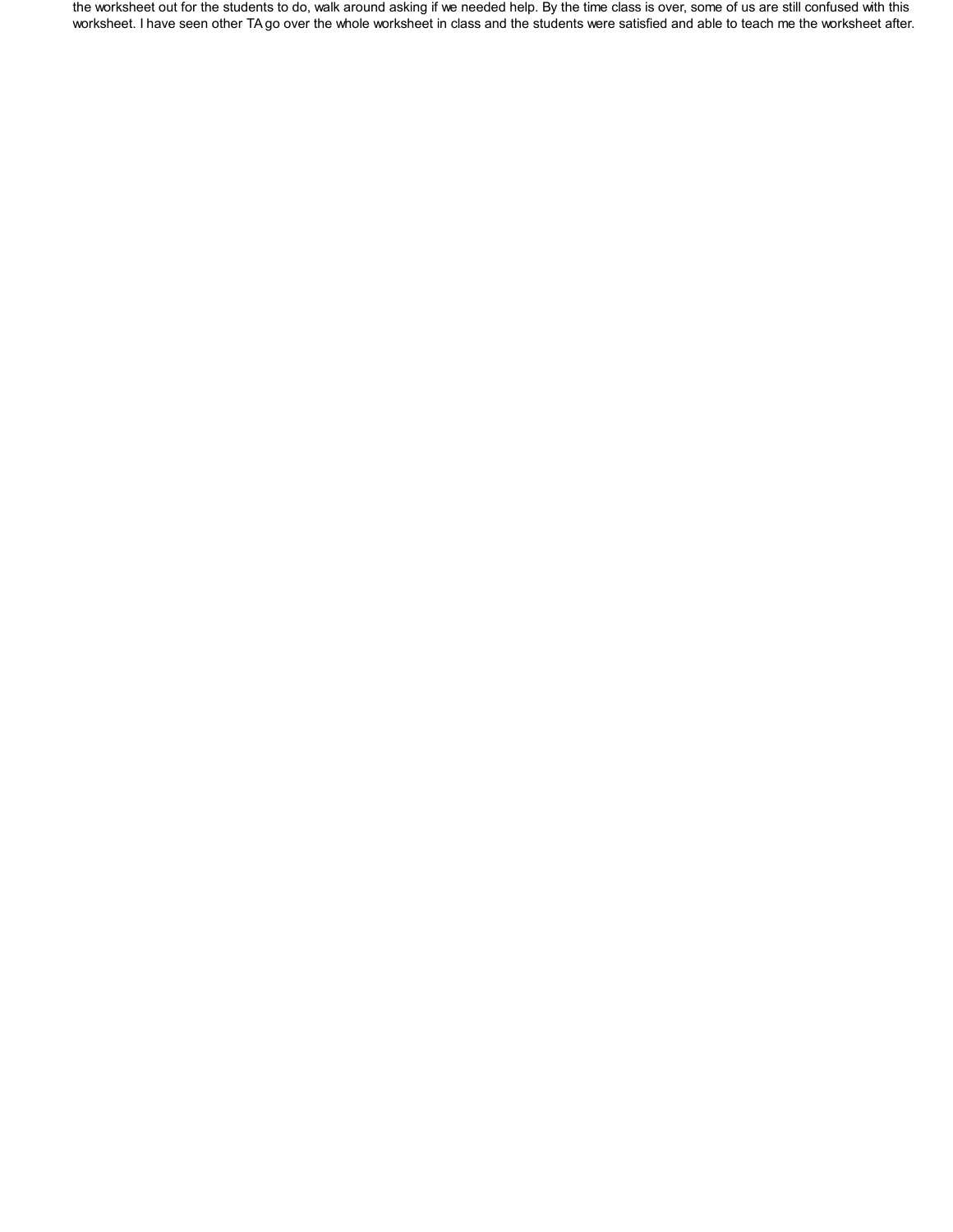

## UC RIVERSIDE - Student Evaluation of Instructor, Discussion Courses - Fall 2018

| Course: MATH 005 Section: 018 - PRECALCULUS<br><b>Instructor: Michael Pierce</b> |                                                                                                                                                |      | Enrollment: 26<br>Respondents: 13<br>Response Rate: 50% |               |                |                |                |                |                              |             |               |            | Enrollment: 5216<br>Respondents: 2423<br>Response Rate: 46% |           |          | Enrollment: 47691<br>Respondents: 22905<br>Response Rate: 48% |           |  |
|----------------------------------------------------------------------------------|------------------------------------------------------------------------------------------------------------------------------------------------|------|---------------------------------------------------------|---------------|----------------|----------------|----------------|----------------|------------------------------|-------------|---------------|------------|-------------------------------------------------------------|-----------|----------|---------------------------------------------------------------|-----------|--|
|                                                                                  |                                                                                                                                                |      |                                                         |               |                |                | Course         |                |                              |             |               | Department |                                                             |           | Campus   |                                                               |           |  |
| Questions                                                                        |                                                                                                                                                | High | 6                                                       | <u>5</u>      | 4              | $\overline{3}$ | $\overline{2}$ | Low            |                              |             | 1 N/A Mean SD | $%$ tile   | Mean                                                        | <b>SD</b> | $%$ tile | Mean                                                          | <b>SD</b> |  |
|                                                                                  | 1 Provides goals and objectives in presentations.                                                                                              | 4    | 2                                                       |               | 2              |                |                | 2              |                              |             | 4.62 2.3      | 6.94       | 5.93                                                        | 1.4       | 10.21    | 6.13                                                          | 1.3       |  |
|                                                                                  | 2 Is well prepared and clearly organized.                                                                                                      | 5    |                                                         | 3             |                |                |                | 2              |                              |             | 5.002.2       | 12.18      | 5.94                                                        | 1.4       | 16.38    | 6.17                                                          | 1.3       |  |
|                                                                                  | 3 Thoroughly understands the subject matter.                                                                                                   | 7    | 3                                                       |               |                |                |                | 1              | $\qquad \qquad \blacksquare$ |             | 5.77 1.9      | 23.79      | 6.27                                                        | 1.2       | 31.02    | 6.33                                                          | 1.1       |  |
|                                                                                  | 4 Explains the relevancy of the material.                                                                                                      | 6    |                                                         | 3             |                | $\mathbf{1}$   | 2              |                |                              |             | 5.38 1.9      | 26.34      | 5.98                                                        | 1.4       | 27.50    | 6.16                                                          | 1.3       |  |
|                                                                                  | 5 Clarifies lecture and readings                                                                                                               | 4    |                                                         |               |                | 2              | 2              | 2              |                              |             | 4.23 2.4      | 5.42       | 5.96                                                        | 1.5       | 7.26     | 6.11                                                          | 1.4       |  |
|                                                                                  | 6 Encourages me to participate and/or ask questions.                                                                                           | 4    |                                                         |               |                | 4              |                |                |                              |             | 4.46 2.1      | 6.76       | 5.89                                                        | 1.5       | 9.46     | 6.10                                                          | 1.4       |  |
| 7                                                                                | Uses language appropriate to the level of the course.                                                                                          | 4    | 3                                                       | 2             |                |                |                | 2              | $\blacksquare$               |             | 5.00 2.2      | 5.67       | 6.24                                                        | 1.2       | 9.29     | 6.34                                                          | 1.1       |  |
|                                                                                  | 8 Gives useful feedback on assignments and exams.                                                                                              | 4    | $\mathcal{P}$                                           |               | 1              | 2              | -1             | 3              |                              |             | 4.23 2.5      | 1.39       | 6.02                                                        | 1.4       | 7.92     | 6.07                                                          | 1.4       |  |
| 9                                                                                | Effectively manages the classroom environment                                                                                                  | 5    |                                                         |               |                |                |                | 1              |                              |             | 5.17 2.2      | 15.49      | 6.04                                                        | 1.4       | 20.20    | 6.17                                                          | 1.3       |  |
|                                                                                  | 10 Motivates me to do my best.                                                                                                                 | 4    |                                                         |               | 3              |                |                | 3              |                              |             | 4.15 2.4      | 3.37       | 5.82                                                        | 1.5       | 6.11     | 5.99                                                          | 1.5       |  |
|                                                                                  | 11 Is accessible and helpful during office hours.                                                                                              | 8    |                                                         | 2             |                |                |                |                |                              |             | $6.00$ 1.6    | 38.50      | 6.20                                                        | 1.3       | 46.06    | 6.28                                                          | 1.2       |  |
|                                                                                  | 12 ls approachable - has a demeanor that encourages<br>interaction.                                                                            | 4    |                                                         | $\mathcal{P}$ | $\overline{2}$ | 1              |                | $\overline{2}$ |                              |             | 4.85 2.2      |            | 8.72 6.15                                                   | 1.3       | 13.72    | 6.23                                                          | 1.3       |  |
|                                                                                  | 13 Encourages and respects diverse perspectives.                                                                                               | 6    |                                                         | -2            |                |                |                |                |                              |             | 5.67 1.9      | 26.06      | 6.25                                                        | 1.2       | 24.49    | 6.37                                                          | 1.1       |  |
|                                                                                  | 14 Appropriately handles sensitive situations and/or<br>inappropriate student comments.                                                        | 5    | $\mathcal{P}$                                           | $-11$         |                |                | $\sim$         | $\mathbf{1}$   | 3                            |             | 5.50 2.1      | 19.23      | 6.23                                                        | 1.2       | 21.61    | 6.35                                                          | 1.1       |  |
|                                                                                  | 15 Creates and maintains a tolerant learning<br>environment.                                                                                   | 4    | 2                                                       | 2             | $\blacksquare$ | $\mathbf{1}$   | $\mathbf 1$    | 1              |                              | $2^{\circ}$ | 5.09 2.2      | 6.50       | 6.24                                                        | 1.2       | 10.17    | 6.36                                                          | 1.1       |  |
|                                                                                  | 16 Command of English language does not impede my<br>learning the material. (This question is not applicable<br>in foreign language sections.) | 8    |                                                         |               |                |                |                |                |                              |             | 6.17 1.4      | 34.24 6.39 |                                                             | 1.2       | 52.17    | 6.42                                                          | 1.1       |  |
|                                                                                  | 17 Overall, is an effective teacher.                                                                                                           | 5    | 1                                                       |               | $2 \t2 \t1$    |                | $\sim$         | 2              | $\blacksquare$               |             | 4.92 2.2      | 11.47      | 6.09                                                        | 1.3       | 16.95    | 6.19                                                          | 1.3       |  |

\* The number of N/A is not included in the Mean and S.D. calculation.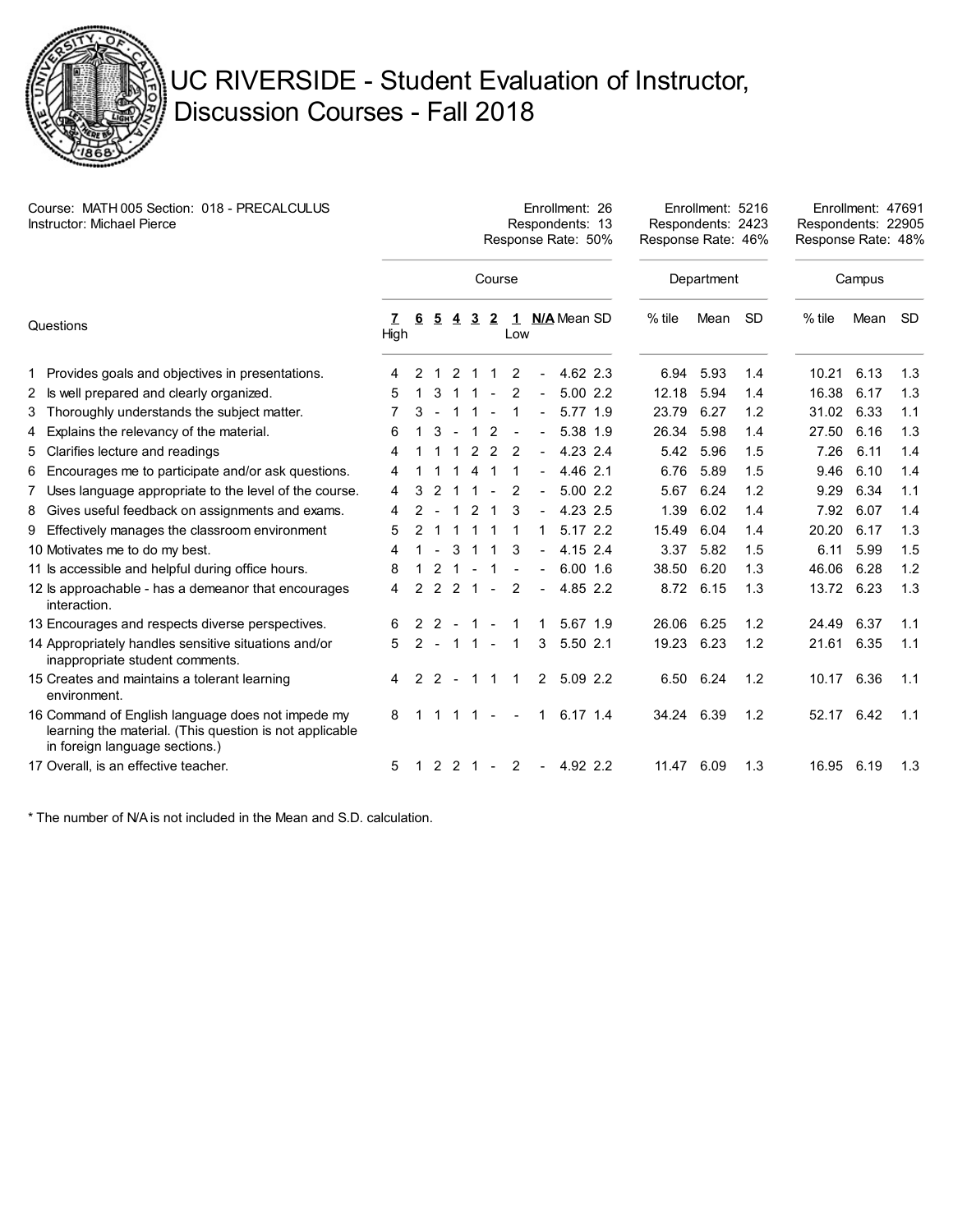

## UC RIVERSIDE - Student Comments of Instructor, Discussion Courses - Fall 2018

Course: MATH 005 Section: 022 - PRECALCULUS Instructor: Michael Pierce

**Question # 18**: YOUR CONSTRUCTIVE COMMENTS ON YOUR GRADUATE STUDENT INSTRUCTOR'S TEACHING SKILLS ARE EXTREMELY IMPORTANT. PLEASE WRITE YOUR COMMENTS IN THE TEXTBOX BELOW. PLEASE LIMIT YOUR COMMENTS TO 2000 CHARACTERS.

- I believe that the TA had a good understanding of the content but was very stubborn in helping the students understand the material. The way he grades the homework was way too harsh and very nit-picky. Only if students were to ask him questions personally, they would be able to understand the material clearly. I believe that the way he runs the class is a bit inefficient.
- Discussion class was very hard and complicated. I struggled a lot but the TA did help when I didn't understand some of the material. He made us think a lot and didn't give us the answer right away but something even with his help I still didn't understand the material.
- Makes students think more critically in discussions, which helps with understanding and memorization of how to do the material, but sometimes when we run out of time, just leaves us confused. Overall, provides a good learning experience, but can be unnecessarily mean to students at times.
- Mr. Pierce's class was very enjoyable and helpful towards my understanding of the subject. Even though it was frustrating at times, I really like how he structured his class because he didn't spoon-feed us the answers to the math problems presented to us. He demanded a high (but attainable) expectation from all of his students. I really hope that I get another TA next quarter who is as tough as Mr. Pierce because I truly have a strong understanding of the subject thanks to him. His constructive criticism was really helpful and effective because he didn't just give up and give us the answer to the problems. I also liked how he asked/encouraged students to go up to the board and teach the rest of the class how to solve a problem from the homework because it's really helpful for the students who are being taught and for the student who is teaching. Overall, this class was really enjoyable and it helped me understand different ways of approaching a problem and using the tools provided to find the solution.
- Overall, helped me to understand the different ways to approach math.
- He tends to answer questions with more questions which may turn students off. However it is great for a person like me who is slow at learning and wants to master the material. He is very patient and approachable.
- Michael did a good job in helping his students in summarizing both lecture and discussion through worksheet assignments. He is funny and approachable. His teaching methods are similar to the professor; however, I hope that he would be less strict about homework boxed assignments. They are assignments that require students to write explanation for their answers. Overall, he is good TA.
- The worksheets that we were required to do were not reflective of the exam at all and if anything only confused me more. I know this was not the TAs choice and overall he was very helpful when asked questions.
- I think Mike was a good TA this quarter, discussion was informative and helpful. Sometimes Mike's sarcasm but come off as a little too much for some of the more sensitive students. But, Mike did a good job of pushing students and challenging them.
- Does not give feedback on homework which makes it hard to learn from mistakes since it is not clear what the mistake is. Does not go straight to the point when explaining the subject.